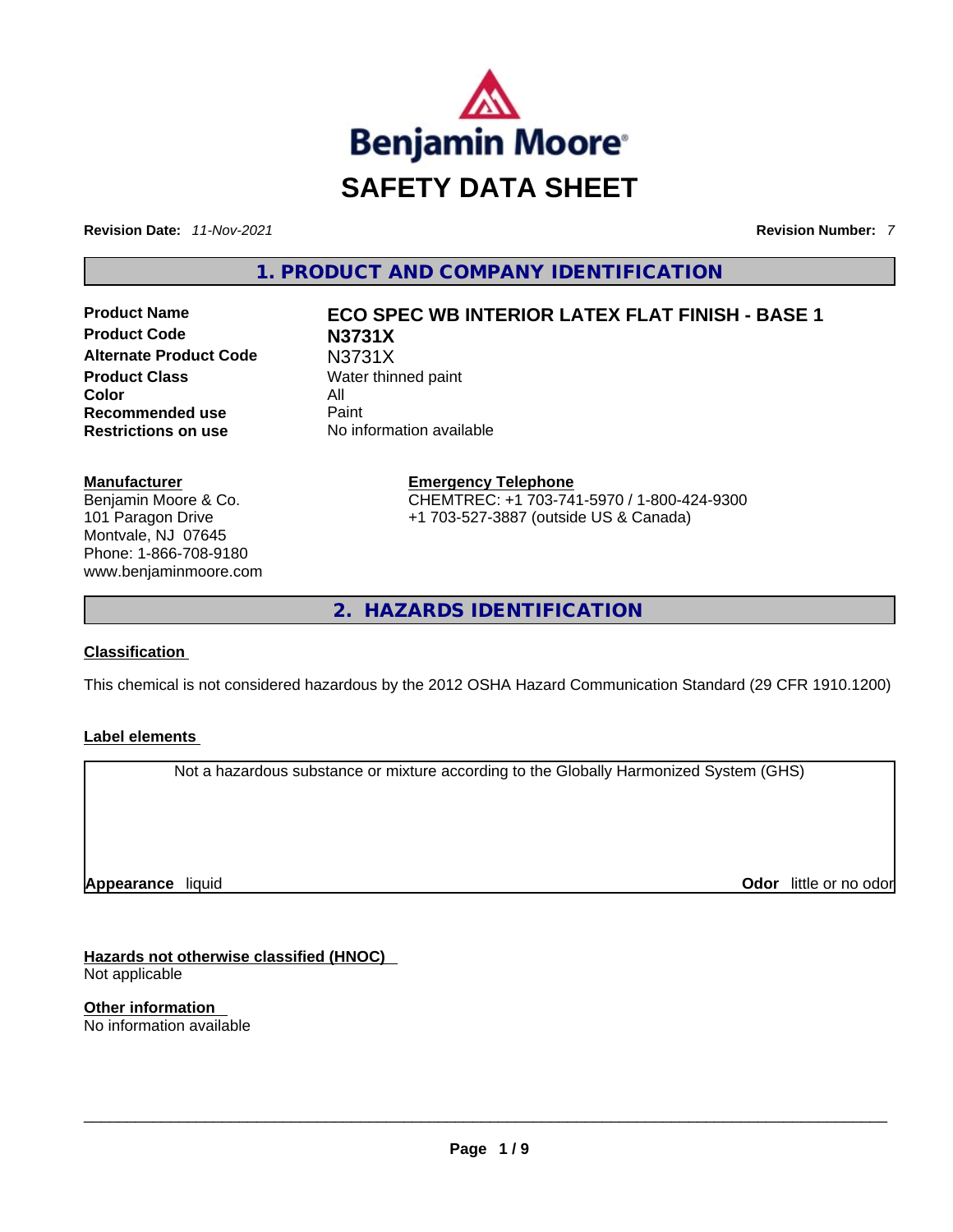**WARNING:** This product contains isothiazolinone compounds at levels of <0.1%. These substances are biocides commonly found in most paints and a variety of personal care products as a preservative. Certain individuals may be sensitive or allergic to these substances, even at low levels.

# **3. COMPOSITION INFORMATION ON COMPONENTS**

| <b>Chemical name</b> | CAS No.    | Weight-%  |
|----------------------|------------|-----------|
| Titanium dioxide     | 13463-67-7 | $20 - 25$ |
| Nepheline syenite    | 37244-96-5 | $5 - 10$  |
| Kaolin, calcined     | 92704-41-1 | 1 - 5     |
| Diatomaceous earth   | 61790-53-2 | - 5       |
| Silica amorphous     | 7631-86-9  | - 5       |

|                                                  | 4. FIRST AID MEASURES                                                                                    |
|--------------------------------------------------|----------------------------------------------------------------------------------------------------------|
| <b>General Advice</b>                            | No hazards which require special first aid measures.                                                     |
| <b>Eye Contact</b>                               | Rinse thoroughly with plenty of water for at least 15 minutes and consult a<br>physician.                |
| <b>Skin Contact</b>                              | Wash off immediately with soap and plenty of water while removing all<br>contaminated clothes and shoes. |
| <b>Inhalation</b>                                | Move to fresh air. If symptoms persist, call a physician.                                                |
| Ingestion                                        | Clean mouth with water and afterwards drink plenty of water. Consult a physician<br>if necessary.        |
| <b>Most Important</b><br><b>Symptoms/Effects</b> | None known.                                                                                              |
| <b>Notes To Physician</b>                        | Treat symptomatically.                                                                                   |
|                                                  | 5. FIRE-FIGHTING MEASURES                                                                                |
|                                                  |                                                                                                          |

| <b>Suitable Extinguishing Media</b>                   | Use extinguishing measures that are appropriate to local<br>circumstances and the surrounding environment.                                   |
|-------------------------------------------------------|----------------------------------------------------------------------------------------------------------------------------------------------|
| Protective equipment and precautions for firefighters | As in any fire, wear self-contained breathing apparatus<br>pressure-demand, MSHA/NIOSH (approved or equivalent)<br>and full protective gear. |
| <b>Specific Hazards Arising From The Chemical</b>     | Closed containers may rupture if exposed to fire or<br>extreme heat.                                                                         |
| Sensitivity to mechanical impact                      | No.                                                                                                                                          |
| Sensitivity to static discharge                       | No.                                                                                                                                          |
| <b>Flash Point Data</b><br>Flash point (°F)           | Not applicable                                                                                                                               |
|                                                       |                                                                                                                                              |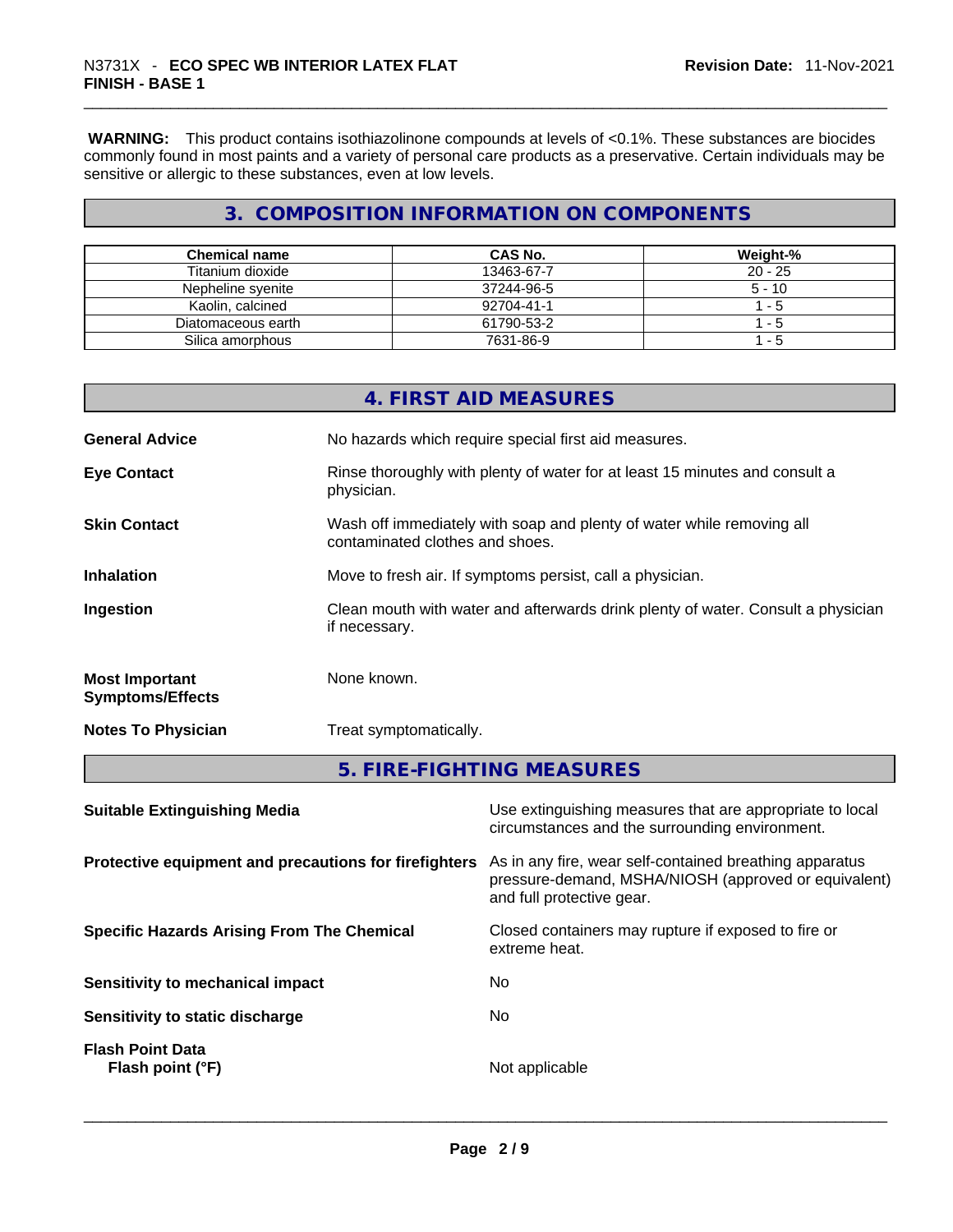| Flash Point (°C)<br><b>Method</b>                             |                        | Not applicable<br>Not applicable |                                |
|---------------------------------------------------------------|------------------------|----------------------------------|--------------------------------|
| <b>Flammability Limits In Air</b>                             |                        |                                  |                                |
| Lower flammability limit:<br><b>Upper flammability limit:</b> |                        | Not applicable<br>Not applicable |                                |
| <b>NFPA</b><br>Health: 1                                      | <b>Flammability: 0</b> | <b>Instability: 0</b>            | <b>Special:</b> Not Applicable |
| <b>NFPA Legend</b><br>0 - Not Hazardous                       |                        |                                  |                                |

- 
- 1 Slightly
- 2 Moderate
- 3 High
- 4 Severe

*The ratings assigned are only suggested ratings, the contractor/employer has ultimate responsibilities for NFPA ratings where this system is used.* 

*Additional information regarding the NFPA rating system is available from the National Fire Protection Agency (NFPA) at www.nfpa.org.* 

|                                  | 6. ACCIDENTAL RELEASE MEASURES                                                                                                                                                   |
|----------------------------------|----------------------------------------------------------------------------------------------------------------------------------------------------------------------------------|
| <b>Personal Precautions</b>      | Avoid contact with skin, eyes and clothing. Ensure adequate ventilation.                                                                                                         |
| <b>Other Information</b>         | Prevent further leakage or spillage if safe to do so.                                                                                                                            |
| <b>Environmental precautions</b> | See Section 12 for additional Ecological Information.                                                                                                                            |
| <b>Methods for Cleaning Up</b>   | Soak up with inert absorbent material. Sweep up and shovel into suitable<br>containers for disposal.                                                                             |
|                                  | 7. HANDLING AND STORAGE                                                                                                                                                          |
| <b>Handling</b>                  | Avoid contact with skin, eyes and clothing. Avoid breathing vapors, spray mists or<br>sanding dust. In case of insufficient ventilation, wear suitable respiratory<br>equipment. |
| <b>Storage</b>                   | Keep container tightly closed. Keep out of the reach of children.                                                                                                                |
| <b>Incompatible Materials</b>    | No information available                                                                                                                                                         |
|                                  |                                                                                                                                                                                  |

# **8. EXPOSURE CONTROLS/PERSONAL PROTECTION**

#### **Exposure Limits**

| <b>Chemical name</b> | <b>ACGIH TLV</b>         | <b>OSHA PEL</b>   |
|----------------------|--------------------------|-------------------|
| Titanium dioxide     | TWA: $10 \text{ mg/m}^3$ | 15 mg/m $3$ - TWA |
| Diatomaceous earth   | N/E                      | 20 mppcf - TWA    |
| Silica amorphous     | N/E                      | 20 mppcf - TWA    |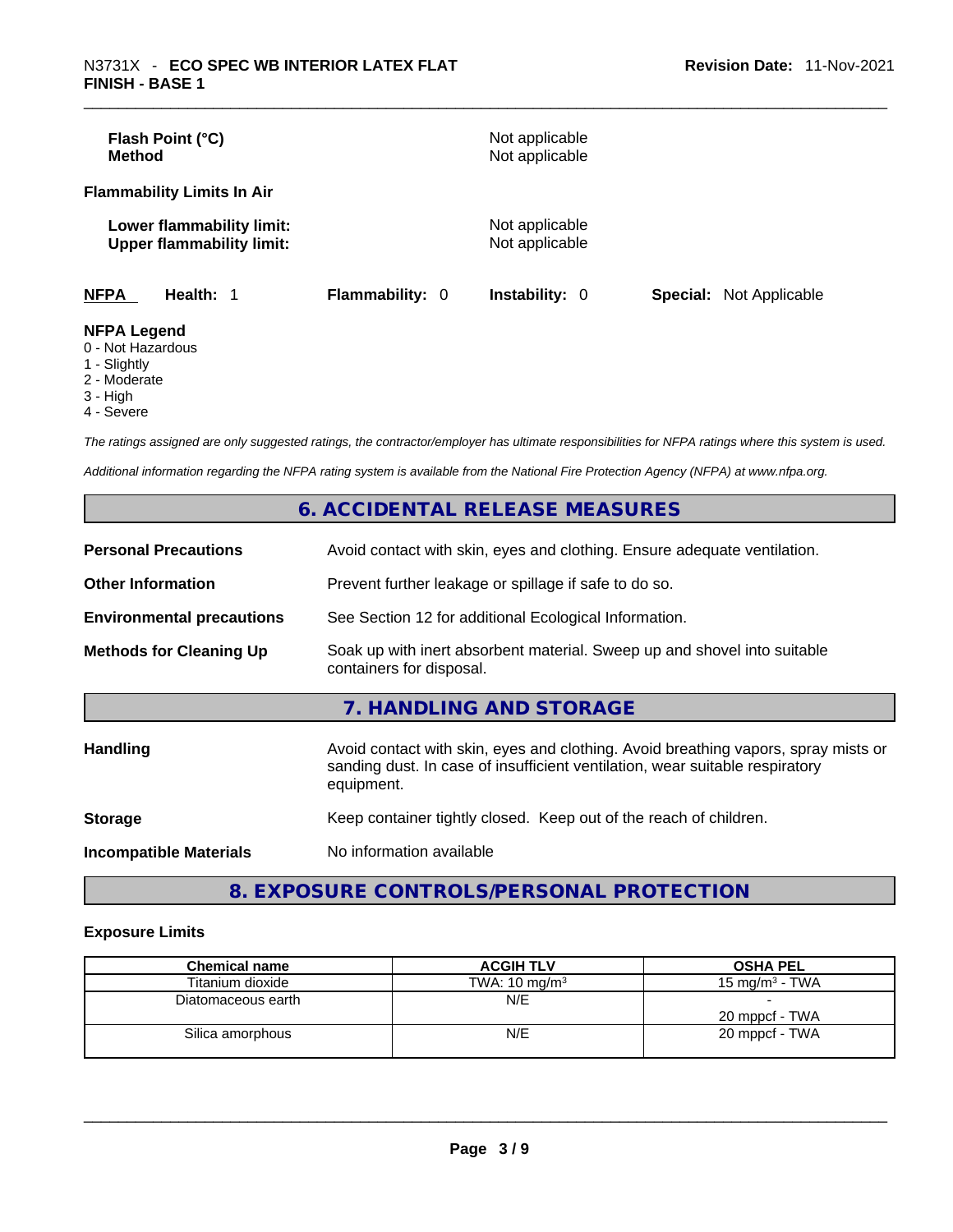#### **Legend**

ACGIH - American Conference of Governmental Industrial Hygienists Exposure Limits OSHA - Occupational Safety & Health Administration Exposure Limits N/E - Not Established

| <b>Engineering Measures</b>          | Ensure adequate ventilation, especially in confined areas.                                                                          |
|--------------------------------------|-------------------------------------------------------------------------------------------------------------------------------------|
| <b>Personal Protective Equipment</b> |                                                                                                                                     |
| <b>Eye/Face Protection</b>           | Safety glasses with side-shields.                                                                                                   |
| <b>Skin Protection</b>               | Protective gloves and impervious clothing.                                                                                          |
| <b>Respiratory Protection</b>        | In case of insufficient ventilation wear suitable respiratory equipment.                                                            |
| <b>Hygiene Measures</b>              | Avoid contact with skin, eyes and clothing. Remove and wash contaminated<br>clothing before re-use. Wash thoroughly after handling. |

#### **9. PHYSICAL AND CHEMICAL PROPERTIES**

**Appearance** liquid **Odor** little or no odor **Odor Threshold** No information available **Density (lbs/gal)** 11.3 - 11.7 **Specific Gravity** 1.35 - 1.40 **pH bH** *pH* **Viscosity (cps) Viscosity (cps) No information available Solubility(ies)** No information available **Water solubility No information available No information available Evaporation Rate No information available No information available Vapor pressure**  No information available **Vapor density No information available No** information available **Wt. % Solids** 50 - 60 **Vol. % Solids Wt. % Volatiles** 40 - 50 **Vol. % Volatiles** 55 - 65 **VOC Regulatory Limit (g/L)** 0 **Boiling Point (°F)** 212 **Boiling Point (°C) Freezing point (°F)** 32 **Freezing Point (°C)** 0 **Flash point (°F) Flash Point (°C)** Not applicable **Method** Not applicable **Flammability (solid, gas)** Not applicable **Upper flammability limit:** Not applicable **Lower flammability limit:** Not applicable **Autoignition Temperature (°F)** No information available **Autoignition Temperature (°C)**<br> **Decomposition Temperature (°F)** No information available **Decomposition Temperature (°F) Decomposition Temperature (°C)** No information available **Partition coefficient**<br>No information available<br>No information available<br>No information available<br>No information available<br>No information available<br>No information available<br>No information available<br>No information availabl

# **10. STABILITY AND REACTIVITY**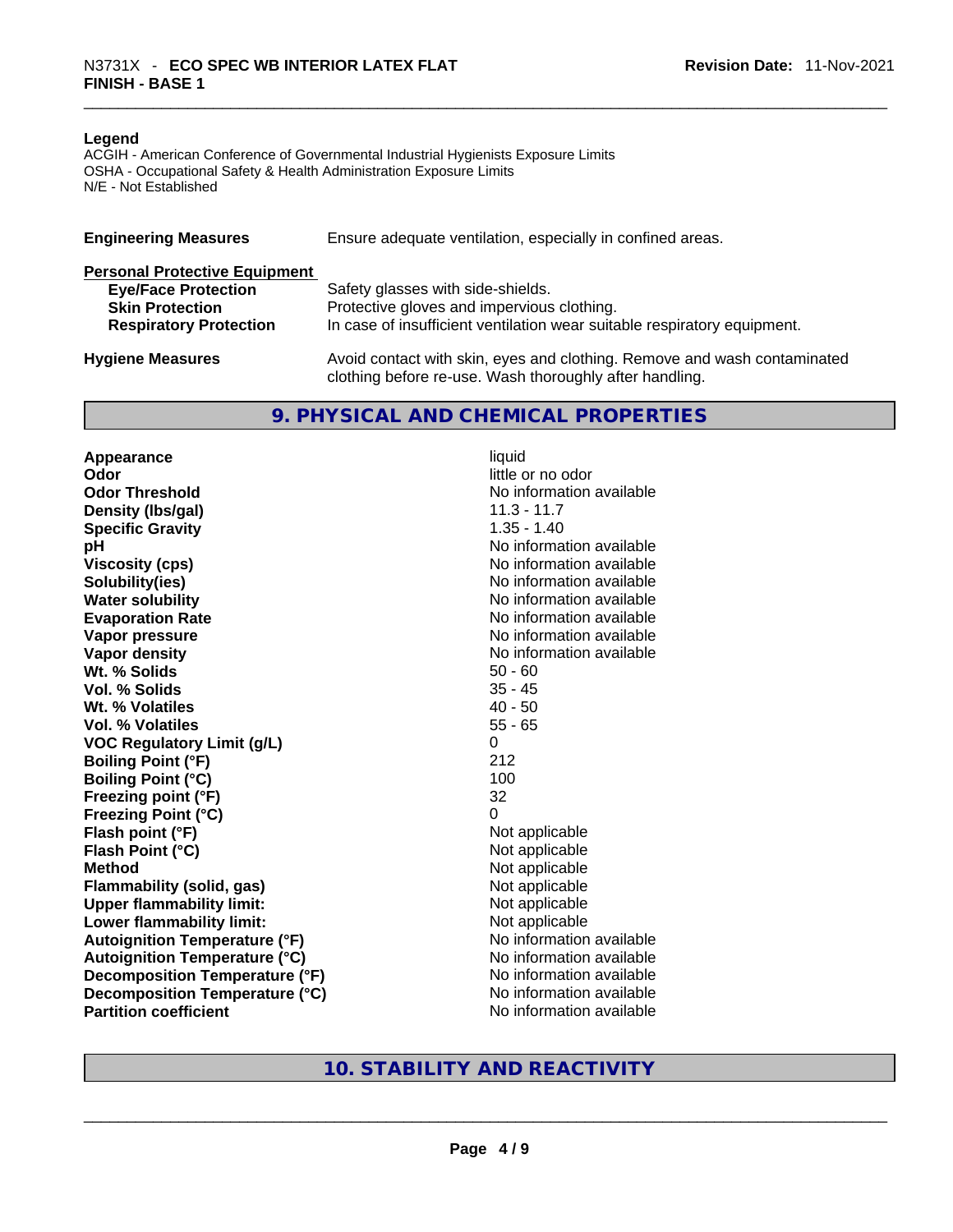| <b>Reactivity</b>                         | Not Applicable                           |
|-------------------------------------------|------------------------------------------|
| <b>Chemical Stability</b>                 | Stable under normal conditions.          |
| <b>Conditions to avoid</b>                | Prevent from freezing.                   |
| <b>Incompatible Materials</b>             | No materials to be especially mentioned. |
| <b>Hazardous Decomposition Products</b>   | None under normal use.                   |
| <b>Possibility of hazardous reactions</b> | None under normal conditions of use.     |

# **11. TOXICOLOGICAL INFORMATION**

| <b>Product Information</b>               |                                                                                                                 |
|------------------------------------------|-----------------------------------------------------------------------------------------------------------------|
| Information on likely routes of exposure |                                                                                                                 |
| <b>Principal Routes of Exposure</b>      | Eye contact, skin contact and inhalation.                                                                       |
| <b>Acute Toxicity</b>                    |                                                                                                                 |
| <b>Product Information</b>               | No information available                                                                                        |
|                                          | Symptoms related to the physical, chemical and toxicological characteristics                                    |
| <b>Symptoms</b>                          | No information available                                                                                        |
|                                          | Delayed and immediate effects as well as chronic effects from short and long-term exposure                      |
| Eye contact                              | May cause slight irritation.                                                                                    |
| <b>Skin contact</b>                      | Substance may cause slight skin irritation. Prolonged or repeated contact may dry<br>skin and cause irritation. |
| <b>Inhalation</b>                        | May cause irritation of respiratory tract.                                                                      |
| Ingestion                                | Ingestion may cause gastrointestinal irritation, nausea, vomiting and diarrhea.                                 |
| <b>Sensitization</b>                     | No information available                                                                                        |
| <b>Neurological Effects</b>              | No information available.                                                                                       |
| <b>Mutagenic Effects</b>                 | No information available.                                                                                       |
| <b>Reproductive Effects</b>              | No information available.                                                                                       |
| <b>Developmental Effects</b>             | No information available.                                                                                       |
| <b>Target organ effects</b>              | No information available.                                                                                       |
| <b>STOT - single exposure</b>            | No information available.                                                                                       |
| <b>STOT - repeated exposure</b>          | No information available.                                                                                       |
| Other adverse effects                    | No information available.                                                                                       |
| <b>Aspiration Hazard</b>                 | No information available                                                                                        |
| <b>Numerical measures of toxicity</b>    |                                                                                                                 |

**The following values are calculated based on chapter 3.1 of the GHS document**

| <b>ATEmix (oral)</b>   | 43000 mg/kg  |
|------------------------|--------------|
| <b>ATEmix (dermal)</b> | 111898 mg/kg |
|                        |              |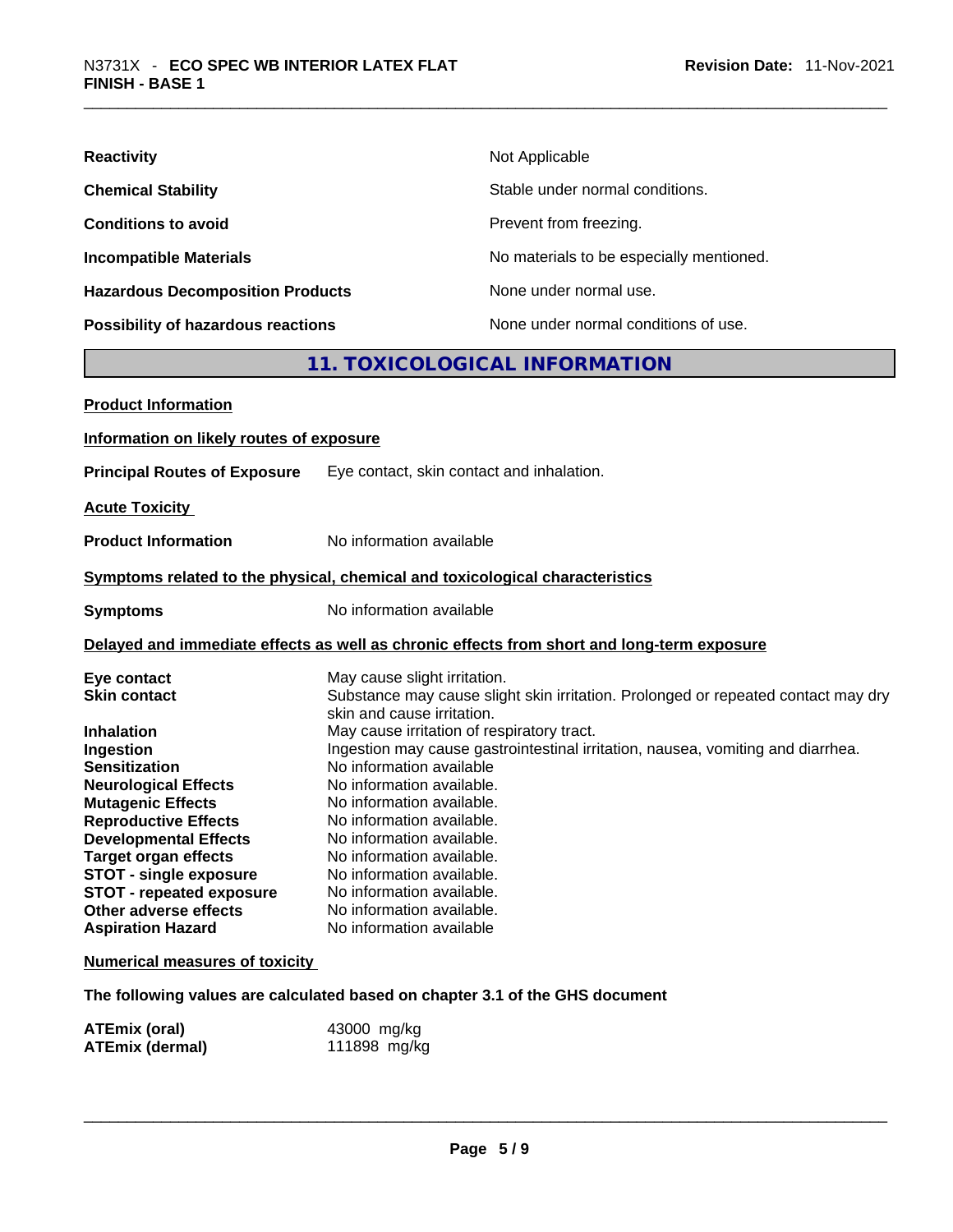#### **Component Information**

| Chemical name                  | Oral LD50             | Dermal LD50             | Inhalation LC50      |
|--------------------------------|-----------------------|-------------------------|----------------------|
| Titanium dioxide<br>13463-67-7 | $> 10000$ mg/kg (Rat) |                         |                      |
| Kaolin, calcined<br>92704-41-1 | $>$ 2000 mg/kg (Rat)  |                         |                      |
| Silica amorphous<br>7631-86-9  | $= 7900$ mg/kg (Rat)  | $>$ 2000 mg/kg (Rabbit) | > 2.2 mg/L (Rat) 1 h |

#### **Chronic Toxicity**

#### **Carcinogenicity**

*The information below indicates whether each agency has listed any ingredient as a carcinogen:.* 

| <b>Chemical name</b> | <b>IARC</b>          | <b>NTP</b> | OSHA   |
|----------------------|----------------------|------------|--------|
|                      | 2B<br>Possible Human |            | Listed |
| dioxide<br>itanium   | Carcinogen           |            |        |

• Although IARC has classified titanium dioxide as possibly carcinogenic to humans (2B), their summary concludes: "No significant exposure to titanium dioxide is thought to occur during the use of products in which titanium dioxide is bound to other materials, such as paint."

#### **Legend**

IARC - International Agency for Research on Cancer NTP - National Toxicity Program OSHA - Occupational Safety & Health Administration

**12. ECOLOGICAL INFORMATION** 

# **Ecotoxicity Effects**

The environmental impact of this product has not been fully investigated.

#### **Product Information**

#### **Acute Toxicity to Fish**

No information available

#### **Acute Toxicity to Aquatic Invertebrates**

No information available

#### **Acute Toxicity to Aquatic Plants**

No information available

#### **Persistence / Degradability**

No information available.

#### **Bioaccumulation**

There is no data for this product.

# **Mobility in Environmental Media**

#### **Ozone**

No information available. \_\_\_\_\_\_\_\_\_\_\_\_\_\_\_\_\_\_\_\_\_\_\_\_\_\_\_\_\_\_\_\_\_\_\_\_\_\_\_\_\_\_\_\_\_\_\_\_\_\_\_\_\_\_\_\_\_\_\_\_\_\_\_\_\_\_\_\_\_\_\_\_\_\_\_\_\_\_\_\_\_\_\_\_\_\_\_\_\_\_\_\_\_ No information available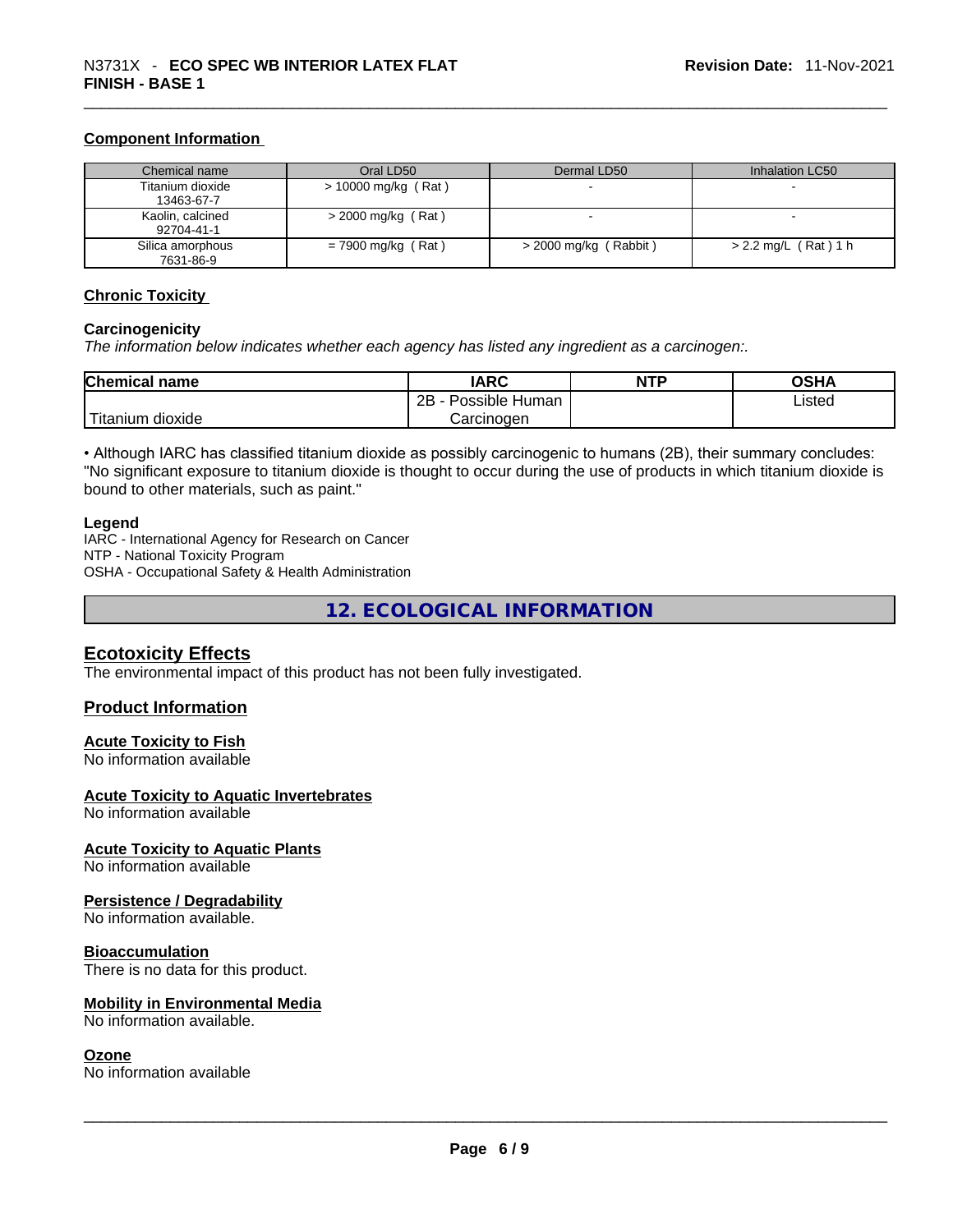#### **Component Information**

#### **Acute Toxicity to Fish**

Titanium dioxide  $LC50:$  > 1000 mg/L (Fathead Minnow - 96 hr.)

#### **Acute Toxicity to Aquatic Invertebrates**

No information available

#### **Acute Toxicity to Aquatic Plants**

No information available

|                              | 13. DISPOSAL CONSIDERATIONS                                                                                                                                                                                               |  |
|------------------------------|---------------------------------------------------------------------------------------------------------------------------------------------------------------------------------------------------------------------------|--|
| <b>Waste Disposal Method</b> | Dispose of in accordance with federal, state, and local regulations. Local<br>requirements may vary, consult your sanitation department or state-designated<br>environmental protection agency for more disposal options. |  |
|                              | 14. TRANSPORT INFORMATION                                                                                                                                                                                                 |  |
| <b>DOT</b>                   | Not regulated                                                                                                                                                                                                             |  |
| <b>ICAO/IATA</b>             | Not regulated                                                                                                                                                                                                             |  |
| <b>IMDG / IMO</b>            | Not regulated                                                                                                                                                                                                             |  |
|                              | <b>15. REGULATORY INFORMATION</b>                                                                                                                                                                                         |  |

# **International Inventories**

| <b>TSCA: United States</b> | Yes - All components are listed or exempt. |
|----------------------------|--------------------------------------------|
| DSL: Canada                | Yes - All components are listed or exempt. |

### **Federal Regulations**

#### **SARA 311/312 hazardous categorization**

| Acute health hazard               | Nο |  |
|-----------------------------------|----|--|
| Chronic Health Hazard             | Nο |  |
| Fire hazard                       | Nο |  |
| Sudden release of pressure hazard | Nο |  |
| Reactive Hazard                   | Nο |  |

#### **SARA 313**

Section 313 of Title III of the Superfund Amendments and Reauthorization Act of 1986 (SARA). This product contains a chemical or chemicals which are subject to the reporting requirements of the Act and Title 40 of the Code of Federal Regulations, Part 372: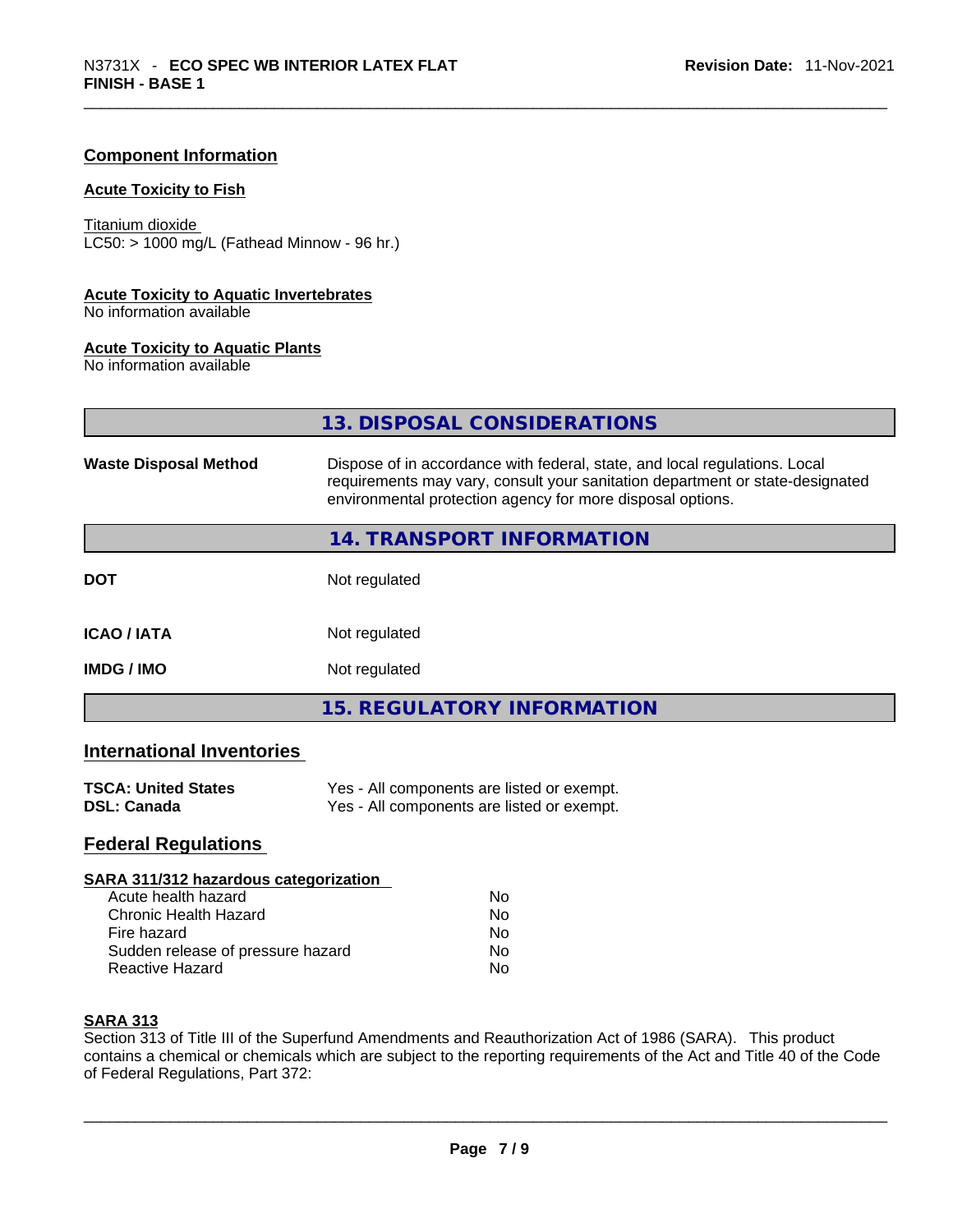*None*

#### **Clean Air Act,Section 112 Hazardous Air Pollutants (HAPs) (see 40 CFR 61)** This product contains the following HAPs:

*None*

# **US State Regulations**

#### **California Proposition 65**

**A** WARNING: Cancer and Reproductive Harm– www.P65warnings.ca.gov

#### **State Right-to-Know**

| Chemical name      | <b>Massachusetts</b> | <b>New Jersey</b> | Pennsylvania |
|--------------------|----------------------|-------------------|--------------|
| Titanium dioxide   |                      |                   |              |
| Diatomaceous earth |                      |                   |              |
| Silica amorphous   |                      |                   |              |

**Legend**

X - Listed

# **16. OTHER INFORMATION**

| HMIS - | <b>Health: 1</b> | <b>Flammability: 0</b> | <b>Reactivity: 0 PPE: -</b> |  |
|--------|------------------|------------------------|-----------------------------|--|
|        |                  |                        |                             |  |

#### **HMIS Legend**

- 0 Minimal Hazard
- 1 Slight Hazard
- 2 Moderate Hazard
- 3 Serious Hazard
- 4 Severe Hazard
- \* Chronic Hazard

X - Consult your supervisor or S.O.P. for "Special" handling instructions.

Note: The PPE rating has intentionally been left blank. Choose appropriate PPE that will protect employees from the hazards the material will *present under the actual normal conditions of use.* 

*Caution: HMISÒ ratings are based on a 0-4 rating scale, with 0 representing minimal hazards or risks, and 4 representing significant hazards or risks. Although HMISÒ ratings are not required on MSDSs under 29 CFR 1910.1200, the preparer, has chosen to provide them. HMISÒ ratings are to be used only in conjunction with a fully implemented HMISÒ program by workers who have received appropriate HMISÒ training. HMISÒ is a registered trade and service mark of the NPCA. HMISÒ materials may be purchased exclusively from J. J. Keller (800) 327-6868.* 

 **WARNING!** If you scrape, sand, or remove old paint, you may release lead dust. LEAD IS TOXIC. EXPOSURE TO LEAD DUST CAN CAUSE SERIOUS ILLNESS, SUCH AS BRAIN DAMAGE, ESPECIALLY IN CHILDREN. PREGNANT WOMEN SHOULD ALSO AVOID EXPOSURE.Wear a NIOSH approved respirator to control lead exposure. Clean up carefully with a HEPA vacuum and a wet mop. Before you start, find out how to protect yourself and your family by contacting the National Lead Information Hotline at 1-800-424-LEAD or log on to www.epa.gov/lead.